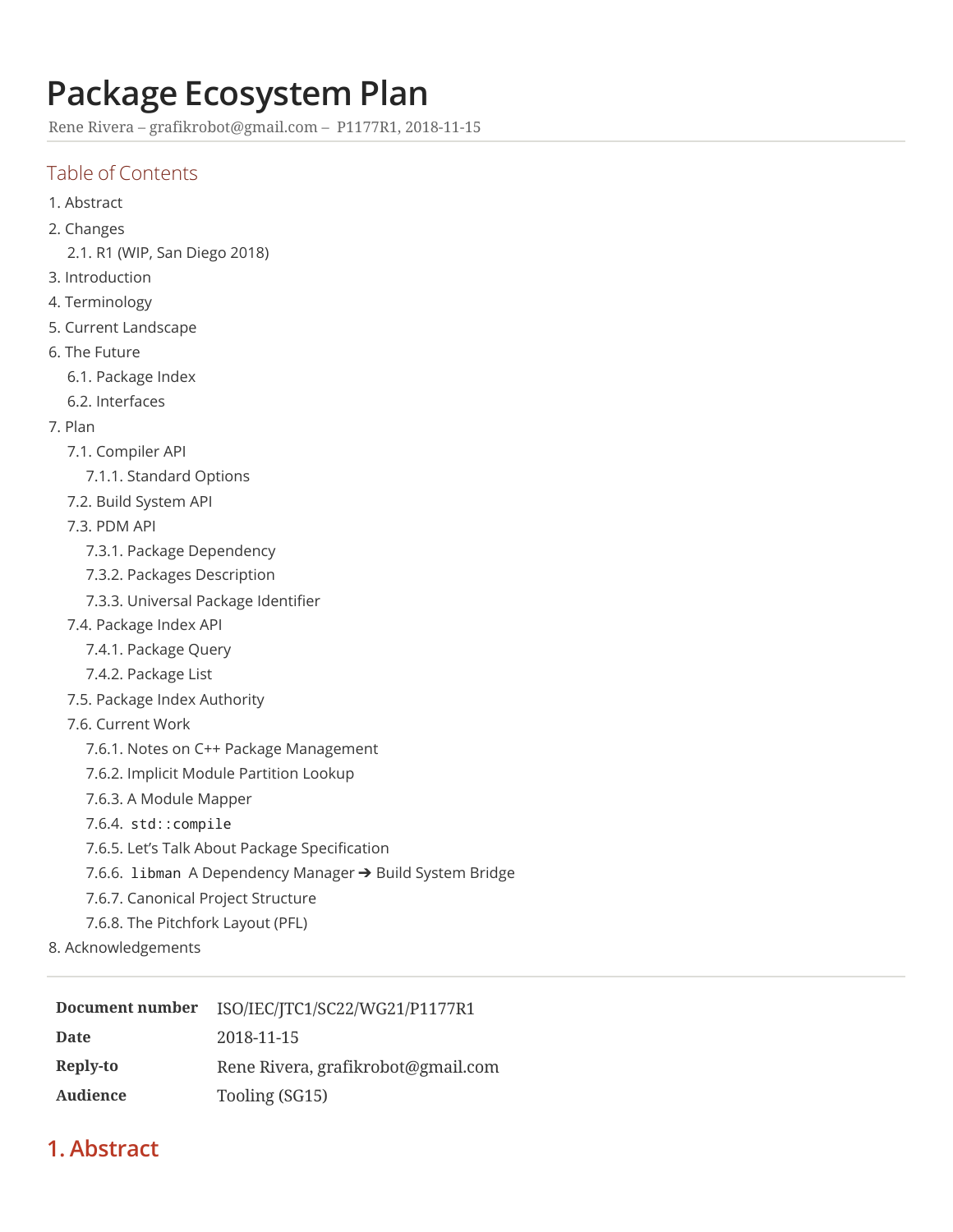A plan for a cohesive ecosystem of package production and consumption among all C++ tools.

# <span id="page-1-0"></span>**2. Changes**

# <span id="page-1-1"></span>**2.1. R1 (WIP, San Diego 2018)**

Added "Current Work" section for apropos proposals: P1178, P1184, P1204, P1254, P1302, P1313, libman , and PFL.

# <span id="page-1-2"></span>**3. Introduction**

We've reached a point in C++ where our success has trapped us in a conundrum. The C++ Language and the standard library is a popular and high quality platform upon which to program for many domains. As such it is a popular vehicle for extensions for narrower and narrower domains. Which brings the unfortunate problem of making the management of those additions take more and more effort. The well known solution to this problem is to adopt package and dependency management as an extension to the built-in platform capabilities. Unfortunately for C++ the package and dependency management solutions to date are not interoperable nor interchangeable and hence cause confusion for users. As not only do they have to choose a compiler and environment, but now they also get to choose a package manager.

This paper intends to define a general structure of a package ecosystem wherein users can expect to consume and produce libraries with whatever C++ tools they choose in an interchangeable manner.

This paper **does not** propose to create a single standard build system, dependency manager, package manager, nor packages.

# <span id="page-1-3"></span>**4. Terminology**

Some of the terms used herein have historically varied meanings. In this paper here are what we intend when we refer to the terms.

#### **Library**

The group of code, compiled or as source, that you use directly. For example: libz, Boost MP11, and QtCore.

#### **Package**

An object that defines, and possibly implements, everything a user needs to use a library in your project. It can be a combination of some or all of: source for a library, pre-built binaries for a library, instructions for building the library, instructions for downloading binaries, enumeration of dependencies of the library.

#### **Dependency Manager**

Controls how the use of libraries in your project correlates to corresponding packages that provide those libraries to you project and how to arrange those package libraries to make them usable by your project.

#### **Package Manager**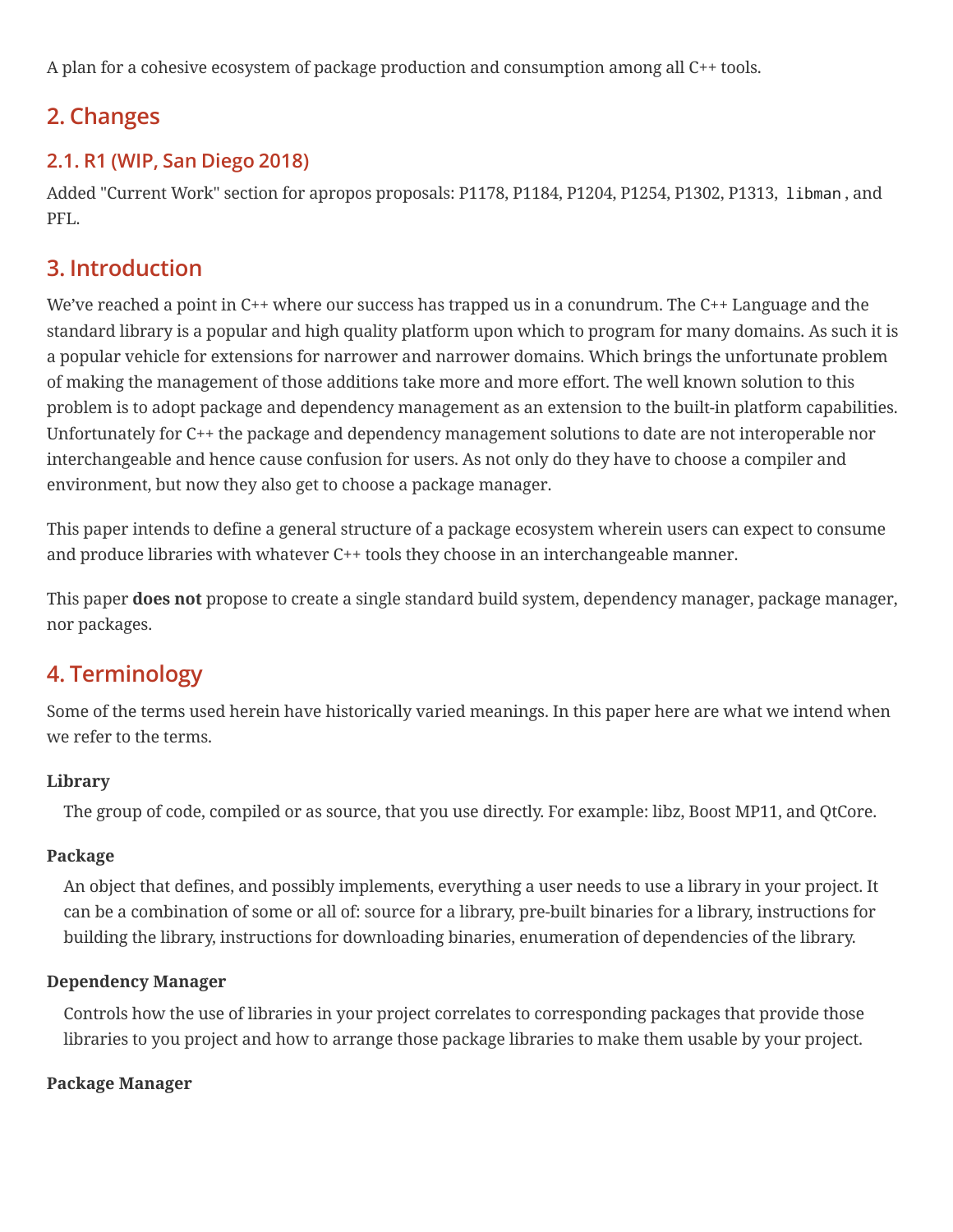Takes references to packages your project wants and delivers them such that the dependency manager can instruct your project to use those packages. This can include downloading from a non-local resource and building for the use case of your project.

#### **Package and Dependency Manager**

It is common, because of the close dependence between them, to combine both the dependency manager and the package manager. In this paper this is the form which we consider as it simplifies the discussion and is the form generally found in the wild.

# <span id="page-2-0"></span>**5. Current Landscape**

At this time we have three key components to our package ecosystem:

- Compiler
- Build System
- Package and Dependency Manager (PDM), and related packages

Below is a simplified view of the data flow between those components. As depending on the build system and PDM they may use additional data including source files.

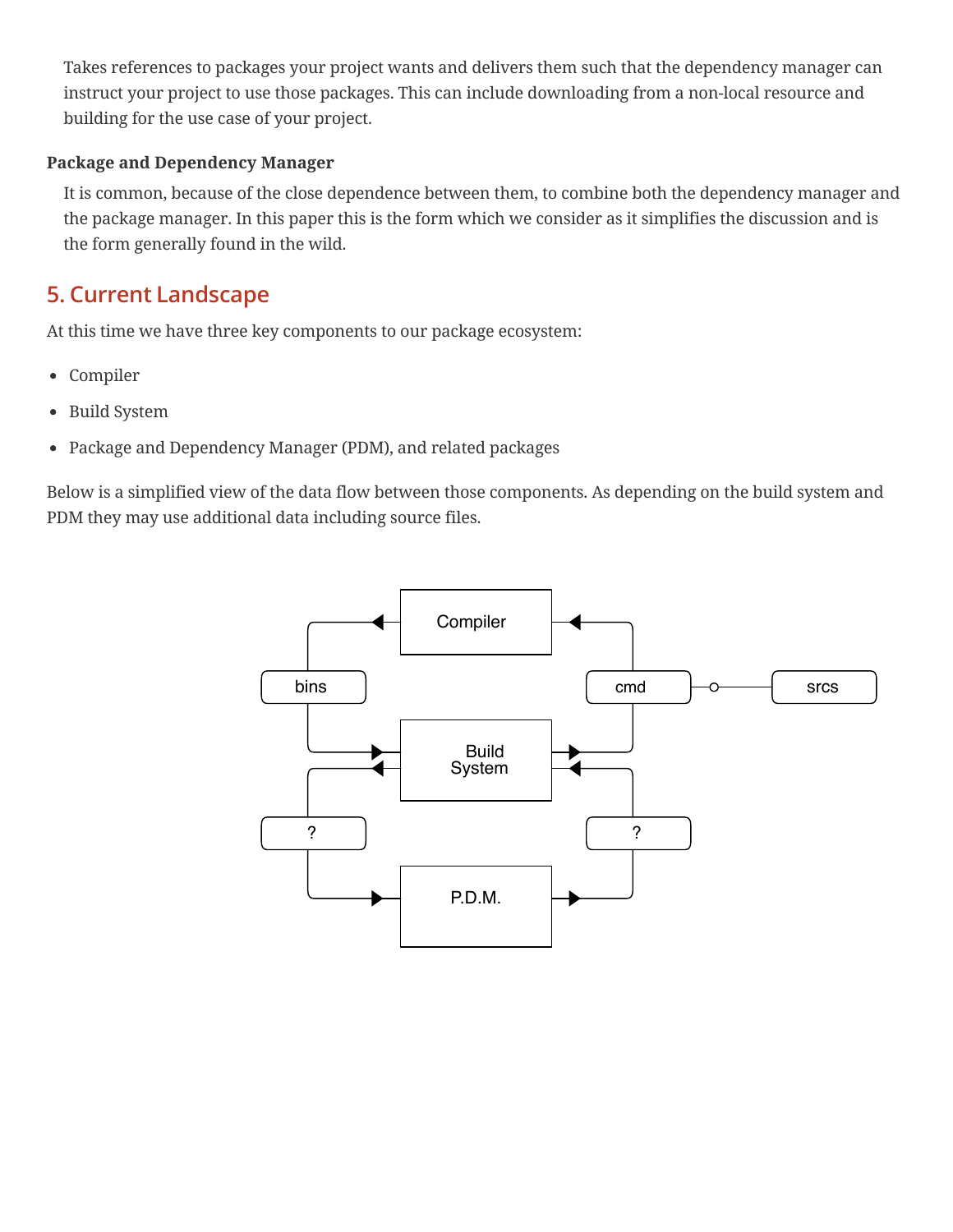| Data                          |                   | <b>Process</b> |  |
|-------------------------------|-------------------|----------------|--|
| X Produces Y<br>$Y$ Accepts X | $X \rightarrow Y$ | X Uses Y       |  |

# <span id="page-3-0"></span>**6. The Future**

# <span id="page-3-1"></span>**6.1. Package Index**

One key problem with the current situation is that users consume packages from a restricted universe. When you decide to use PDM *A* you also decide to use the packages available **only** from *A*. Hence if there is a package *P* only available from PDM *B* you are back to some uncomfortable choices for your development.

That is not the only problem; There is also the issue that discovering what packages, from which PDMs, would involve going through each PDM and searching for what they have.

To resolve these we see the need for a global "Package Index". The index would contain data for each library in the C++ ecosystem. It would contain canonical information for each library such as: available packages (and the PDM of each), library name, description, license, and so on. What it would not contain would be the packages themselves. Having this would allow users to determine quickly where to get the one library they are interested in, hopefully with minimal effort.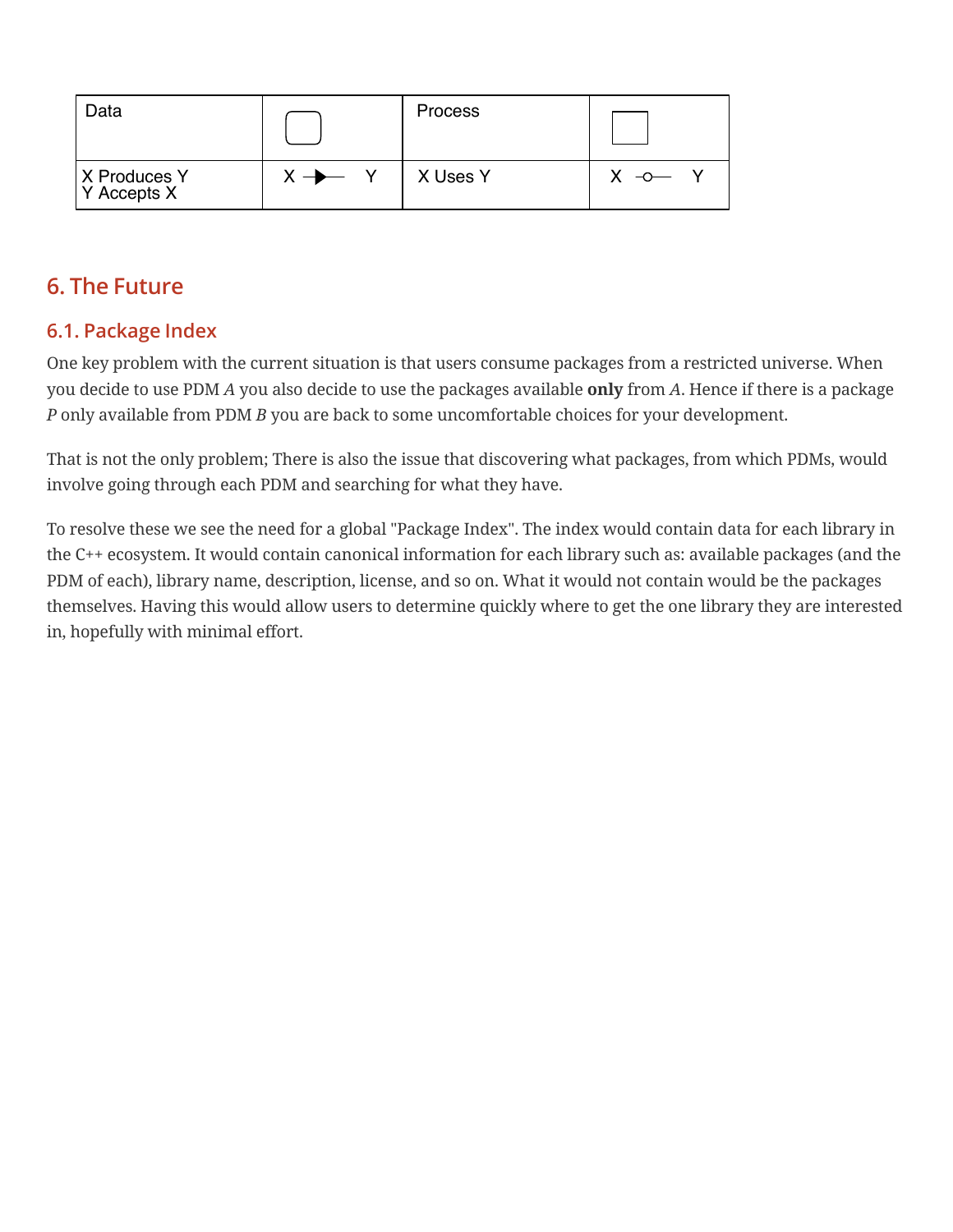

#### <span id="page-4-0"></span>**6.2. Interfaces**

There is one glaring problem with the above future structure: Users are now not only dealing with how to interact with multiple compilers and build systems, but now would also have to deal with multiple PDMs. Thankfully, they might be spared having to deal with multiple package indices. We need to create standard interfaces to all our tools such that we gain the varied benefits from the common understanding they bring. What does it mean to create such standard interfaces? In terms of packages it means defining standards for:

- Invoking compilers
- Compiler responses
- Build system consumption and production of packages
- Communicating with a Package Index

We need to define all the data flow connections in our ecosystem in a standard and interchangeable manner: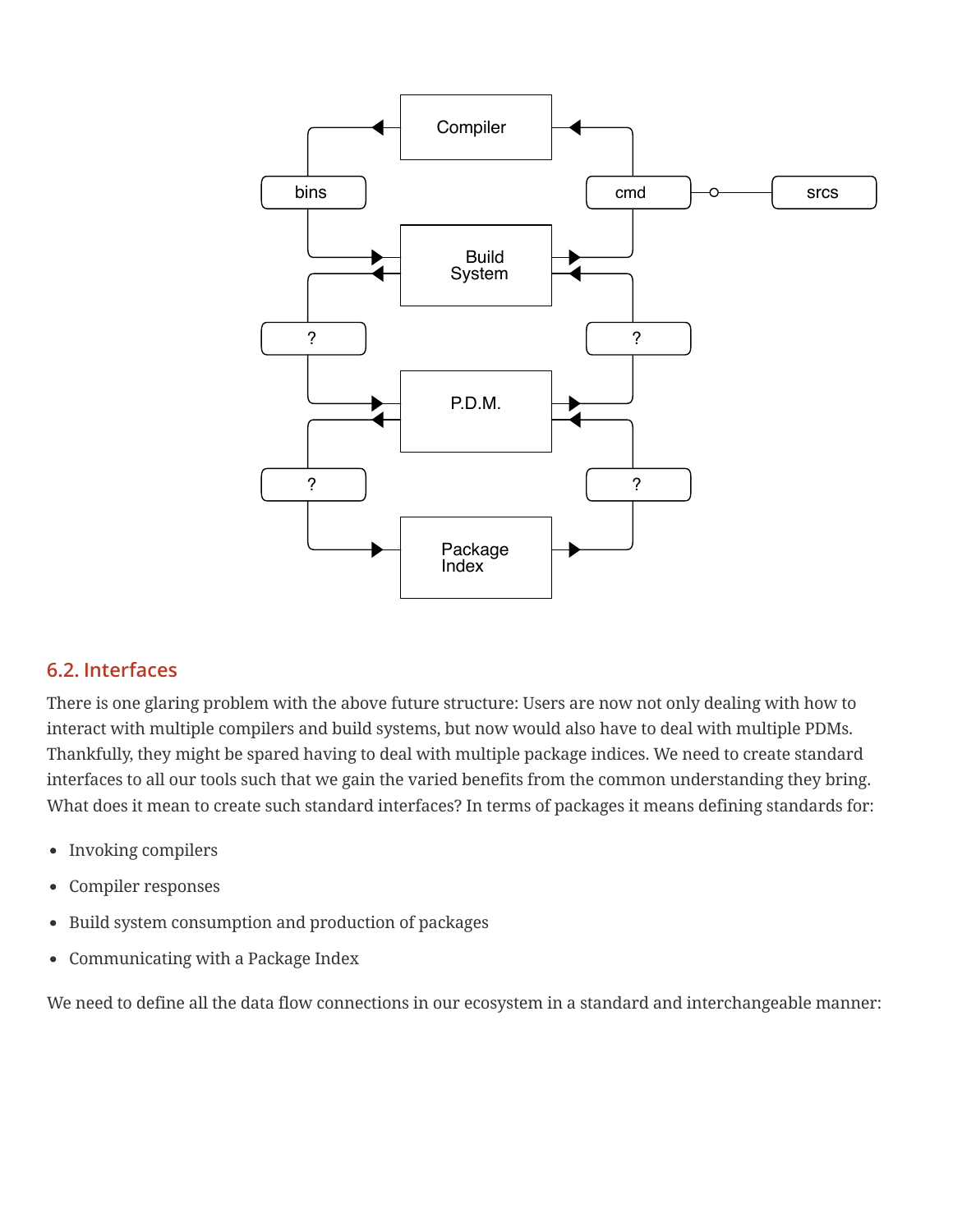

In the diagram the following are used as shorthands:

- bins General output from compilers, might not be just binaries
- cmd Compiler commands
- srcs Language source we feed our tools with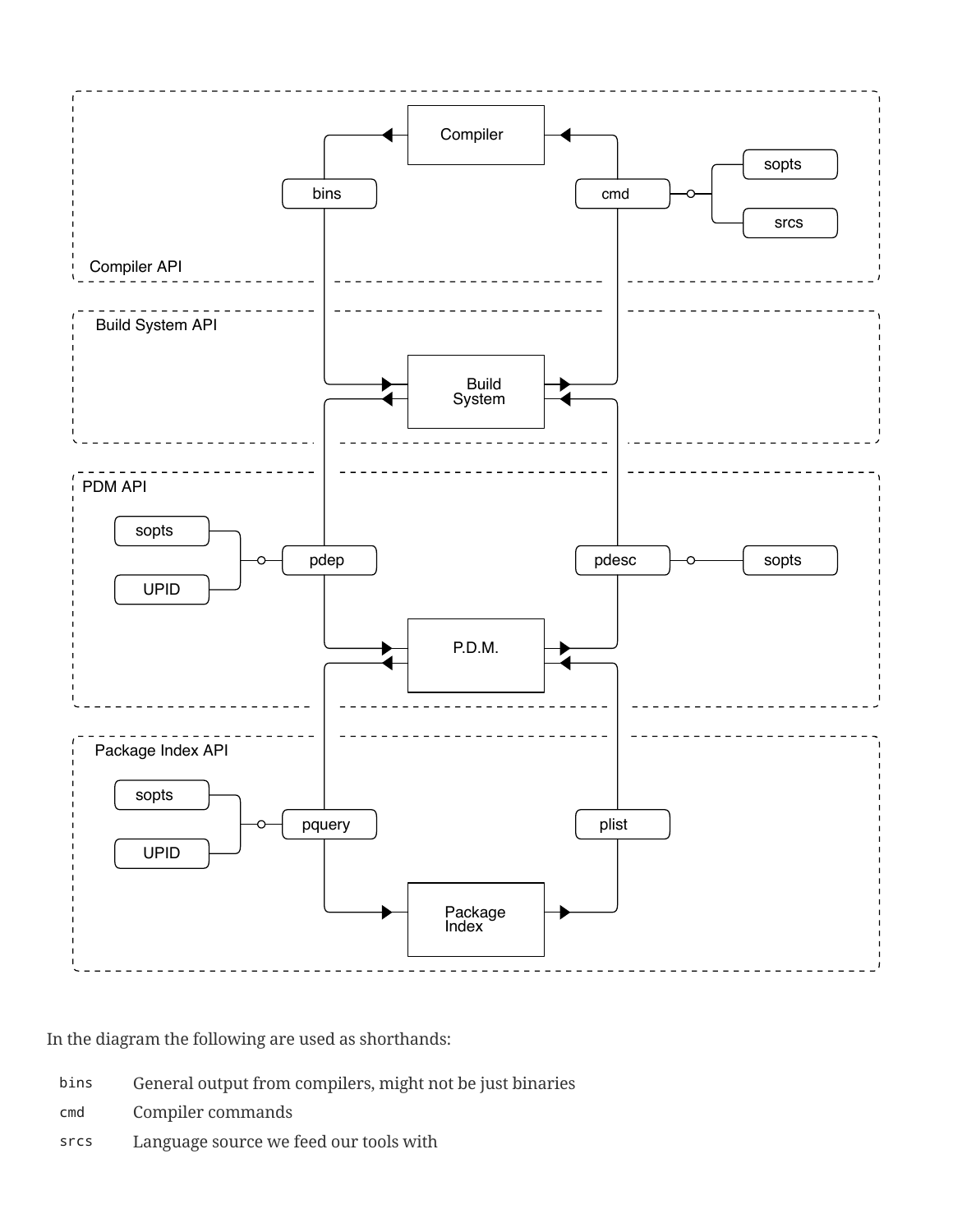| sopts  | <b>Standard Options</b>      |
|--------|------------------------------|
| pdep   | Package Dependency           |
| pdesc  | Package Description          |
| UPID   | Universal Package Identifier |
| pquery | Package Query                |
| plist  | Package List                 |

# <span id="page-6-0"></span>**7. Plan**

Note that this is a simplified view of the breadth of what such interfaces would need to specify. It is limited to the minimal interactions for using packages. Proposals for the individual components would be sufficiently detailed to handle the varied use cases of the tools ecosystem as a whole.

### <span id="page-6-1"></span>**7.1. Compiler API**

#### *Goal*

Define standard interfaces to control and communicate with compilers to produce data required for build systems, PDMs, source editors, and so on.

Given that compilers are at the core of our data needs we would expect this API to expand over time to address the various needs of the tools that need it.

### <span id="page-6-2"></span>**7.1.1. Standard Options**

Currently build tools, and users, need to deal with a differing set of APIs to communicate with compilers. This makes it difficult to define consistent build descriptions not just in the build system but throught any tooling that needs reproducible builds.

In an ideal ecosystem all compilers would use a well known single options API that the whole ecosystem would use to interoperate between different compilers, build systems, PDMs, and other tools.

# <span id="page-6-3"></span>**7.2. Build System API**

#### *Goal*

Define minimal standard interface to build and define software build requirements.

### <span id="page-6-4"></span>**7.3. PDM API**

#### *Goal*

Define standard interfaces to control and communicate with PDMs to both consume and produce packages.

#### <span id="page-6-5"></span>**7.3.1. Package Dependency**

Currently when using a PDM one uses a package reference particular to that PDM to indicate your dependency on a package. This makes using different PDMs difficult. It means that if you ever want to share your project with someone who uses a different PDM they need to rewrite all those package references, assuming equivalents even exist in that other PDM.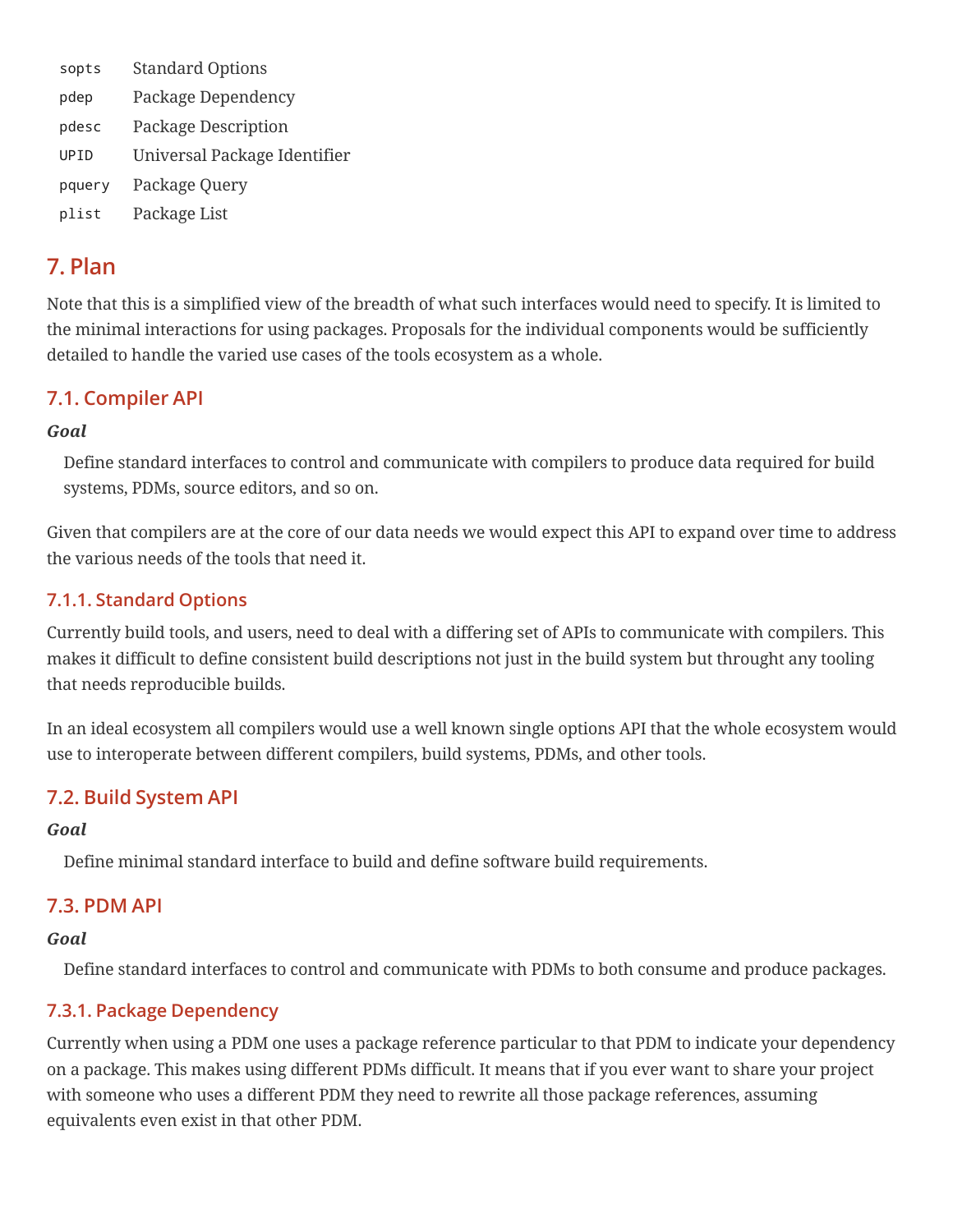We need to define a single syntax to describe the packages we depend on. Having that would allow build systems to use PDMs interchangeably openning the entire collection of packages to users.

### <span id="page-7-0"></span>**7.3.2. Packages Description**

Like with the package dependency, we currently use different ways of describing the packages we need for any particular build of our software depending on the PDM we are using. We can't write a tool, like a build system, to communicate with PDMs one time. And like compilers we end up needing to write synthetic interfaces to each PDM on every tool.

Like having the common standard options, having common package description among PDMs allows us to write interchangeable tools on top of such an API. This API would combine the standard options and a package dependency to ask PDMs for the specific build variation we need to use. What happens behind the scenes to get you a package that matches your requirements is, as we are fond of saying, *implementation defined*. This API would: allow tool makers to "write once" to use PDMs, allow users to migrate from one PDM to another, it could even allow use of multiple PDMs simultaneously if such a need arrises.

### <span id="page-7-1"></span>**7.3.3. Universal Package Identier**

To be able to support interchangeability between different PDMs we can't be tied to their individual package references. We need a single universal package identifier (UPID) to use in our projects that can refer to the components.

# <span id="page-7-2"></span>**7.4. Package Index API**

#### *Goal*

Define standard interfaces to query and publish package records for PDMs, and users.

### <span id="page-7-3"></span>**7.4.1. Package Query**

Having a package index is no good without a consistent way of asking for packages. A standard package query that tools can use to interrogate available packeges is just one of the many interface points we need in an index.

### <span id="page-7-4"></span>**7.4.2. Package List**

At minimum a package index needs to respond to queries with the set of packages available. The package list defines a standard response to that query.

# <span id="page-7-5"></span>**7.5. Package Index Authority**

#### *Goal*

Create a process for assigning a single authoritative source of package index information.

There is a key question that arises from having a package index.. Should we have one or many such indices? There are pros and cons for such a choice but there is one overwhelming concern.. Having multiple indices causes fragmentation and confusion for users. Assuming that there will be multiple parties interested in providing the index service we need to define who will be the authoritative source of this data. Hence we need to define a process that includes selection criteria, review, and official designation of who is the universal package index authority.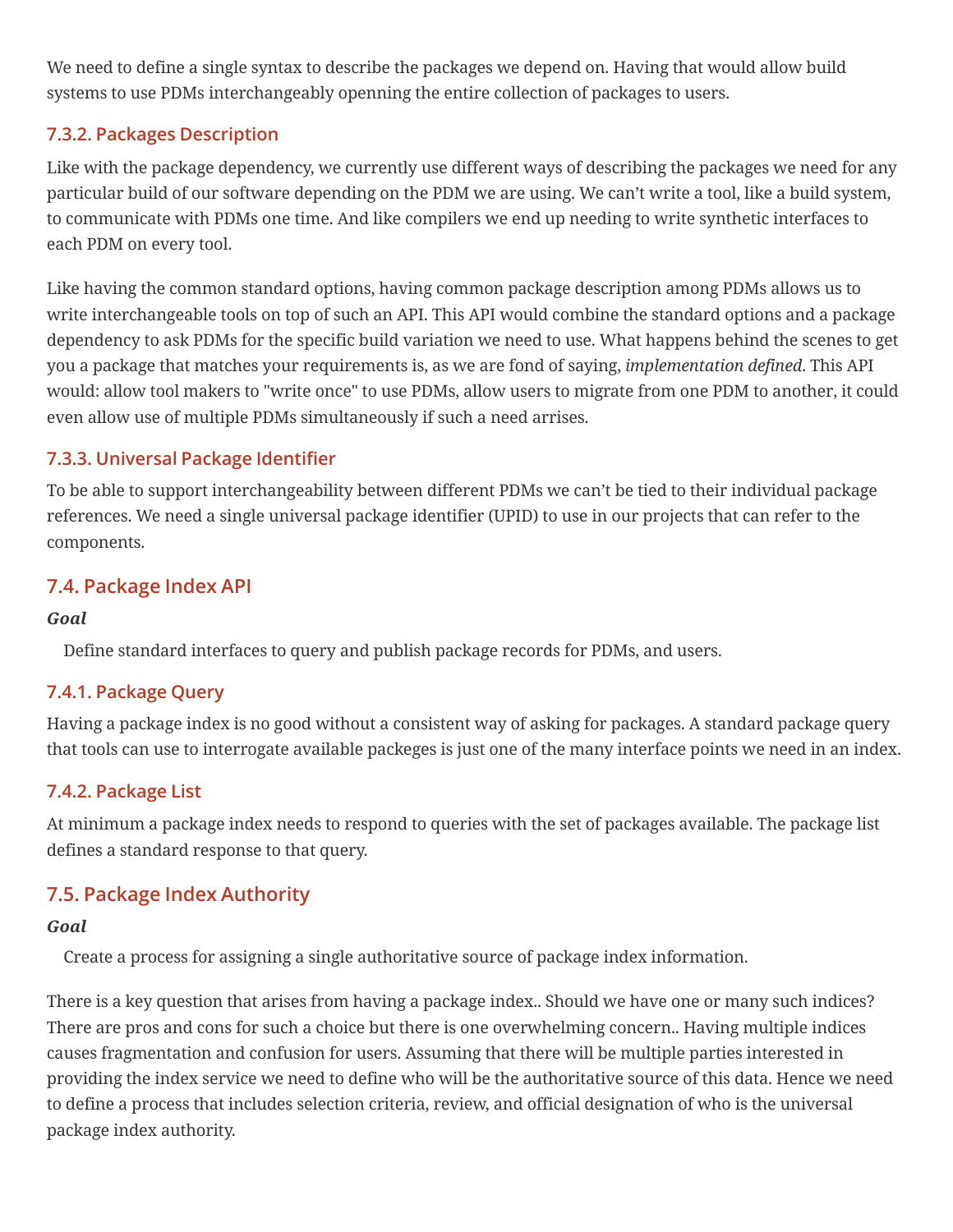### <span id="page-8-0"></span>**7.6. Current Work**

#### <span id="page-8-1"></span>**7.6.1. Notes on C++ Package Management**

| Domain          | Interfaces                                                                                                                                                                                                                                                                                                |
|-----------------|-----------------------------------------------------------------------------------------------------------------------------------------------------------------------------------------------------------------------------------------------------------------------------------------------------------|
| <b>Authors</b>  | Steve Downey <sdowney2@bloomberg.net></sdowney2@bloomberg.net>                                                                                                                                                                                                                                            |
| <b>Status</b>   | Publish as P1254                                                                                                                                                                                                                                                                                          |
| <b>Abstract</b> | Text interfaces should be defined to be used by package management, package build, and build<br>systems to allow more effective C++ package management for users by allowing package<br>management tools to drive the build of source packages without unhelpful help from the<br>package's build system. |

#### <span id="page-8-2"></span>**7.6.2. Implicit Module Partition Lookup**

- **Domain** [Compiler](#page-6-1) API, Build [System](#page-6-3) API
- **Authors** Isabella Muerte [https://twitter.com/slurpsmadrips,](https://twitter.com/slurpsmadrips) Richard Smith <[richard@metafoo.co.uk>](mailto:richard@metafoo.co.uk)
- **Status** Published as P1302
- **Abstract** While we cannot enforce a project or directory layout for module interface units, we can encourage a general convention that developers, build systems, and compiler vendors can rely on for "quick paths" when developing software in C++.

#### <span id="page-8-3"></span>**7.6.3. A Module Mapper**

- **Domain** [Compiler](#page-6-1) API
- Authors Nathan Sidwell <[nathan@acm.org>](mailto:nathan@acm.org)
- **Status** Published as P1184
- **Abstract** This paper describes an interface implemented as a serial protocol by which compilation tools may interrogate an entity encoding the mapping between module names (dotted identifier sequences or legacy header unit names), their interface source file and their Binary Module Interface. This interface allows a compiler to be agnostic about the mapping.

#### <span id="page-8-4"></span>**7.6.4.** std::compile

- **Domain** [Compiler](#page-6-1) API, [Standard](#page-6-2) Options
- **Authors** Rene Rivera <[grafikrobot@gmail.com>](mailto:grafikrobot@gmail.com)
- **Status** Publish as P1178
- **Abstract** This proposes to add an interface for transforming C++ source into usable executable programs. As such it aims to provide a common definition of compiler frontend tool arguments and options for transforming source code to translation units and linking those into executable programs.

#### <span id="page-8-5"></span>**7.6.5. Let's Talk About Package Specication**

- **Domain** [PDM](#page-6-4) API, Packages [Description](#page-7-0)
- **Authors** Matthew Woehlke [<mwoehlke.floss@gmail.com>](mailto:mwoehlke.floss@gmail.com)

**Status** Publish as P1313